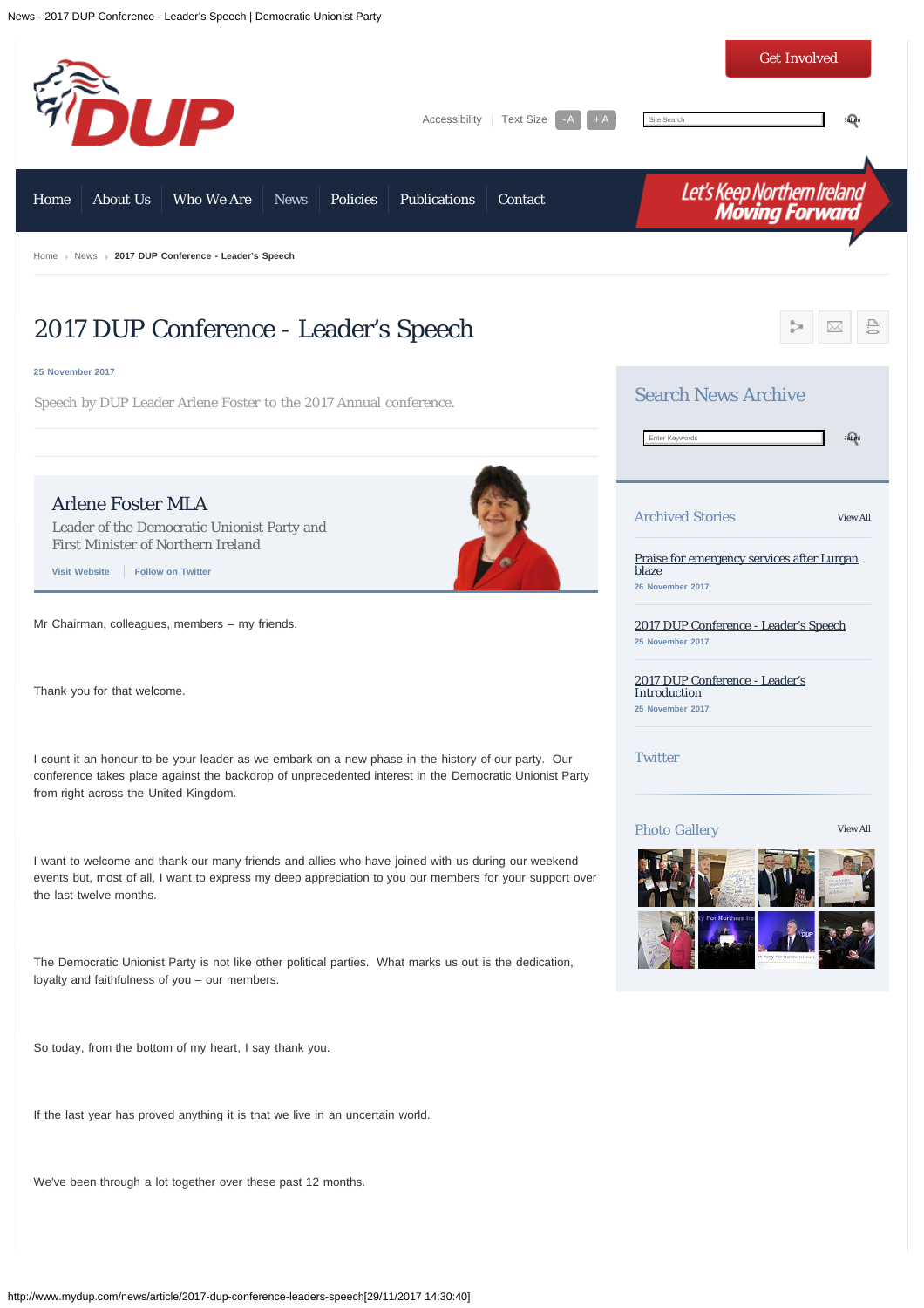When last we gathered, no one could have foreseen that in four months time we would be fighting an Assembly election and it was a tough election.

We lost good and faithful public servants and I want to pay tribute to and say thank you to Maurice, Nelson, Brenda, Adrian and Philip.

That election was a wake up call for unionists. We warned that republicans were cynically seeking to exploit the election as an opportunity to close the gap on unionism.

Many didn't believe our warnings. They said we were scaremongering.

However, Sinn Fein came within one seat and 1,200 votes of becoming Northern Ireland's largest party

Thankfully, the unionist electorate didn't have to wait years for an opportunity to register support for our precious Union. The snap General Election provided such a platform within just three months.

I want to thank the nearly 300,000 people who rallied to our banner in June. Not only did their votes help us to emphatically return all of our existing Members of Parliament, they also won back South Antrim. And they returned the South Belfast seat to the unionist fold for the first time in 16 years.

Emma and Paul's excellent victories further strengthen our team at Westminster so brilliantly led by Nigel. At such a crucial time in our country's history we are truly fortunate that our Parliamentary Party is led by someone as trusted and as able as Nigel.

I want to again very publicly acknowledge and thank Nigel for the support he has given to me. Nigel is a steadfast and loyal Deputy Leader and his service to this party and to our country cannot be overstated.

We all worked for success but to return the highest number of MPs in our history, to register the largest percentage share of the vote ever for our Party and to record the biggest vote of any Party since 1985 was an astounding achievement.

The people proved that more votes means more seats which means more influence.

Your efforts knocking doors, delivering leaflets and putting up posters all added up to almost 300,000 votes. Together, you all helped make history.

And that momentous result put our Party in an unparalleled position at Westminster.

For our part, we made it clear that our priority was to help bring stability to our nation.

Do you remember how some said that the DUP would pursue a narrow agenda in our negotiations?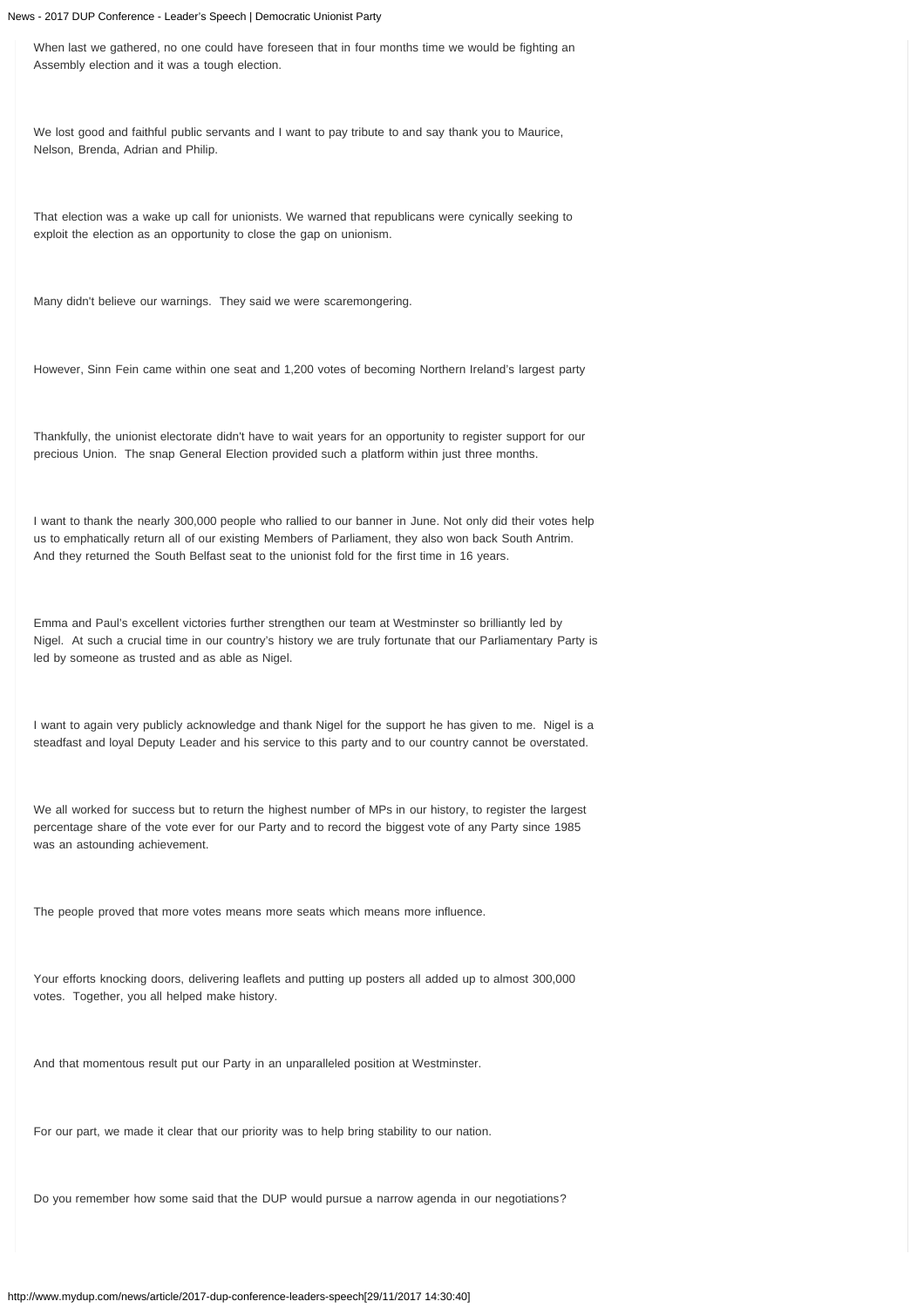What was secured was for everyone across Northern Ireland.

Not narrow and not sectional. But a deal that benefits all of the people of Northern Ireland.

And it wasn't just an agreement about Northern Ireland.

We have ensured that pensioners in every part of our Kingdom will have the security of knowing that the triple lock on pensions is safe and that the winter fuel payment will remain universal.

We are the party for Northern Ireland but our unionism doesn't end at the Irish Sea. We will always fight hard for the best deal for Northern Ireland but we care about vulnerable people in Bristol and Birmingham every bit as much as those in Belfast.

That of course is the very essence of our unionism. Whether English, Scottish, Welsh or Northern Irish, we aren't competitors or rivals in this United Kingdom.

We are bound together as one. Stronger together than apart.

It is an honour underpinned with a solemn responsibility to be able to help bring stability to our United Kingdom in these challenging times and we do it seized with an abiding sense of duty to the national interest.

We will avail of every opportunity now and in the future to advance the Union as a whole and Northern Ireland's place within it.

Securing support for our pensioners, a determination to support our Armed Forces, and a commitment to maintain the same cash support for farmers until 2022 are illustrations of what we mean when we say we will help shape policies in the national interest.

We will bring that same philosophy of doing what's in our nation's best interests to the other challenges that the United Kingdom will face over the course of the current Parliament.

Now there is no doubt that delivering on the decision of the people of the United Kingdom to leave the European Union is perhaps the most substantial and complex process the Government and Parliament has undertaken in the modern political era.

From the UK's entry to the old European Community to the failure of member states to agree to reform the European Union, this Party has been consistently sceptical about Brussels.

Much has been said about Brexit.

Listening to some quarters you would be forgiven for thinking that life, as we know it, will end.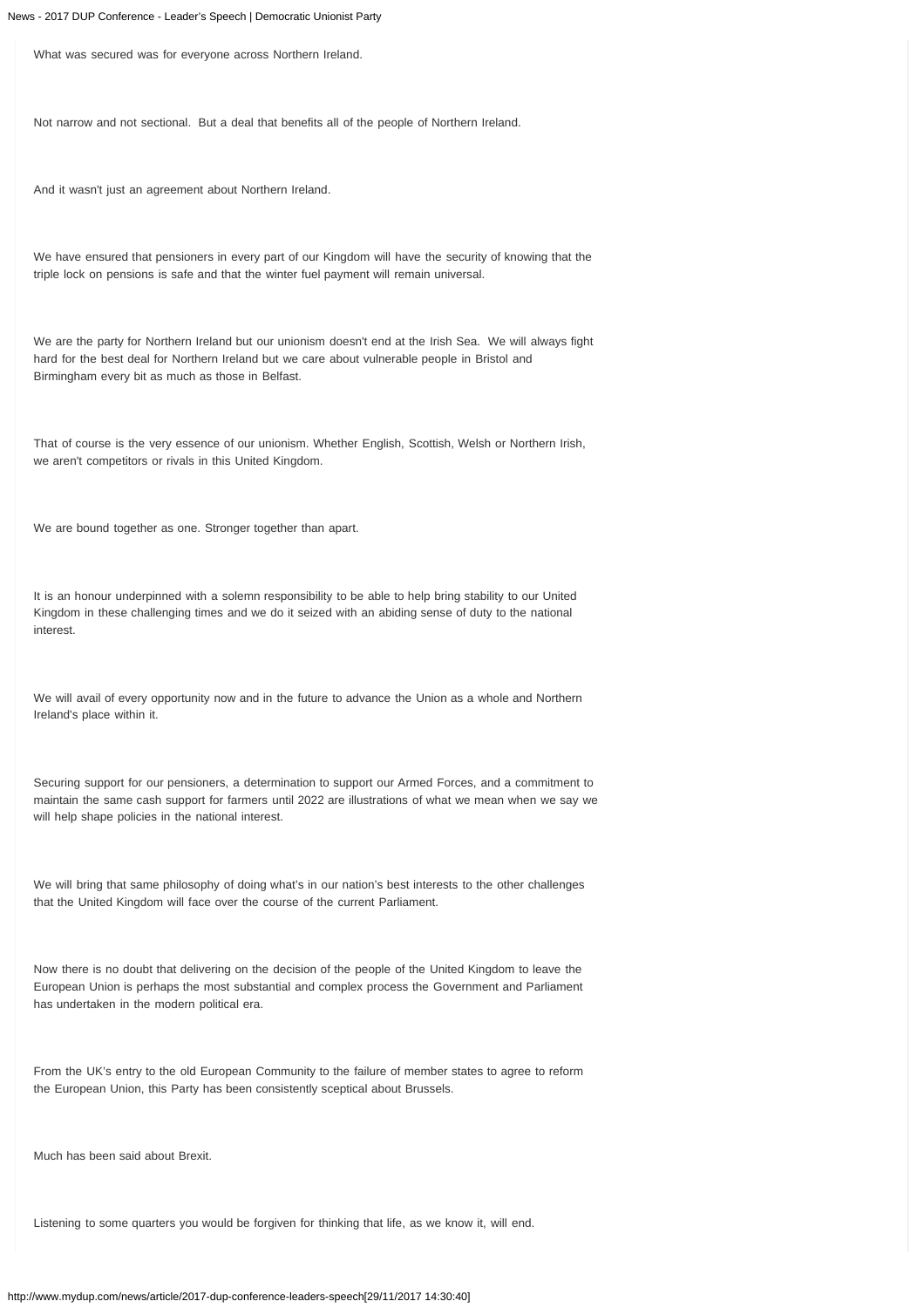During the referendum campaign and ever since, some of those who advocated 'remain' have argued that the UK's departure from the EU will result in a hard border on the island of Ireland.

I said from this platform twelve months ago that no one wishes that to be the case.

We want our border to remain open for people to move freely north and south for work, for education and as tourists. We want to see continued trading across the border in the economic interests of our two countries.

I also said that any exit deal must recognise the reality of our geography and of our history and that for us we wanted to get the best deal for Northern Ireland and the United Kingdom as a whole.

We want a sensible Brexit. A Brexit that works for Northern Ireland and for the United Kingdom.

However, we will not support any arrangements that create barriers to trade between Northern Ireland and the rest of the United Kingdom or any suggestion that Northern Ireland, unlike the rest of the UK, will have to mirror European regulations.

I have written to the heads of government of each of the EU 27 member states setting out our views and Diane will continue her work in Brussels in the coming days to reinforce our position.

The economic reality for our economy is that our most important trading relationship is with the rest of the United Kingdom and we will do nothing that puts that at risk in any way.

We welcome the assurances from the Prime Minister and the UK Brexit team that no such internal barriers will be countenanced and that as we joined the then European Community as one nation we will leave as one United Kingdom.

-----------------------

The General Election provided unionism with the perfect opportunity to bounce back. But we've no intention of resting on our laurels or taking success for granted.

Our mission is to secure Northern Ireland's place within the Union.

Our mission is to make Northern Ireland as good as we know it can be.

And our mission is to make life better for all of our people.

I am a unionist by conviction and unashamedly so. I believe that the Union is the best basis upon which we can build a peaceful and prosperous society in Northern Ireland.

Regardless of some of the propaganda the truth is the Union is secure and no matter how many times we are told that "the North isn't British", Northern Ireland is British and British it will remain.

I was motivated to enter public life precisely because of my desire to protect and preserve Northern Ireland's place within the United Kingdom.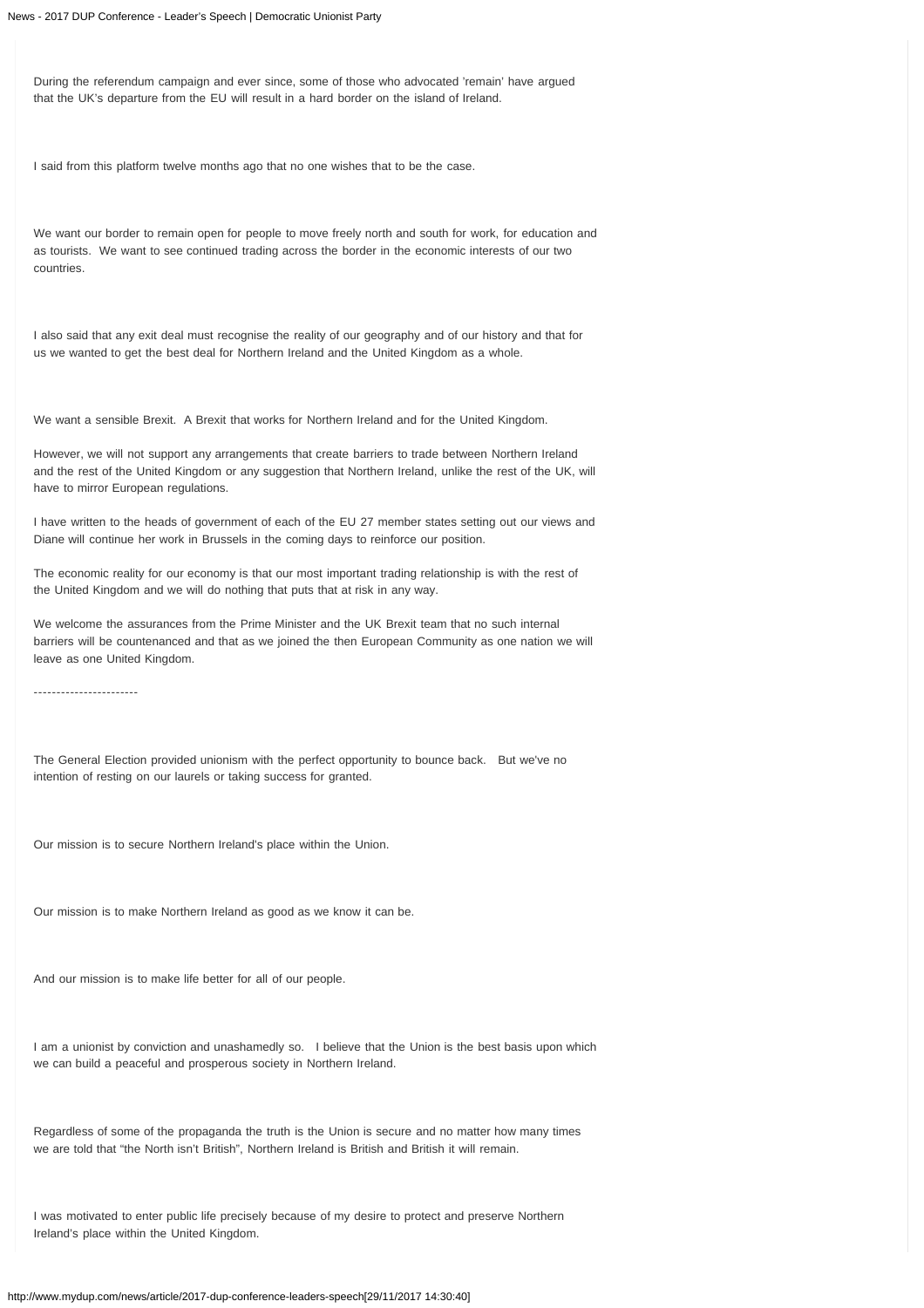But defending the Union isn't our only job. We are also charged with the crucial task of advancing our vision for Northern Ireland.

Perhaps precisely because in past years we have had to guard against those who would destroy the Union, we haven't always spent sufficient time spelling out that positive vision.

We need to spend more time outlining the kind of Northern Ireland we want to see flourish and why that is best advanced through being part of the Union.

A country is nothing without its people.

A society's real strength isn't generated by its GDP but by its people.

I never cease to be astounded by the exceptional nature of our people.

Northern Ireland is all too often characterised by what divides us, but I am always amazed by how so many of the people I meet might have very different life experiences but almost all share the same Northern Ireland values.

They are as humble as they are hardworking.

They are deeply devoted to their families.

They believe in personal responsibility, but they'll not be found wanting when a neighbour is in need.

They possess a compassion for those who are less well-off no matter where in the world they live.

And they have a pride in our country and the achievements of all our people.

But what I believe sets us apart. What marks us out as special and what gives us a real edge over others is a spirit of never giving up. It is embedded deep in our DNA.

We experience adversity yet face it down.

Through all the tough times of the Troubles, our people never stopped believing in the promise and potential of Northern Ireland.

We owe it to the generation that came through the Troubles and – maybe even more so to those generations that follow – to fulfil that promise and potential.

http://www.mydup.com/news/article/2017-dup-conference-leaders-speech[29/11/2017 14:30:40]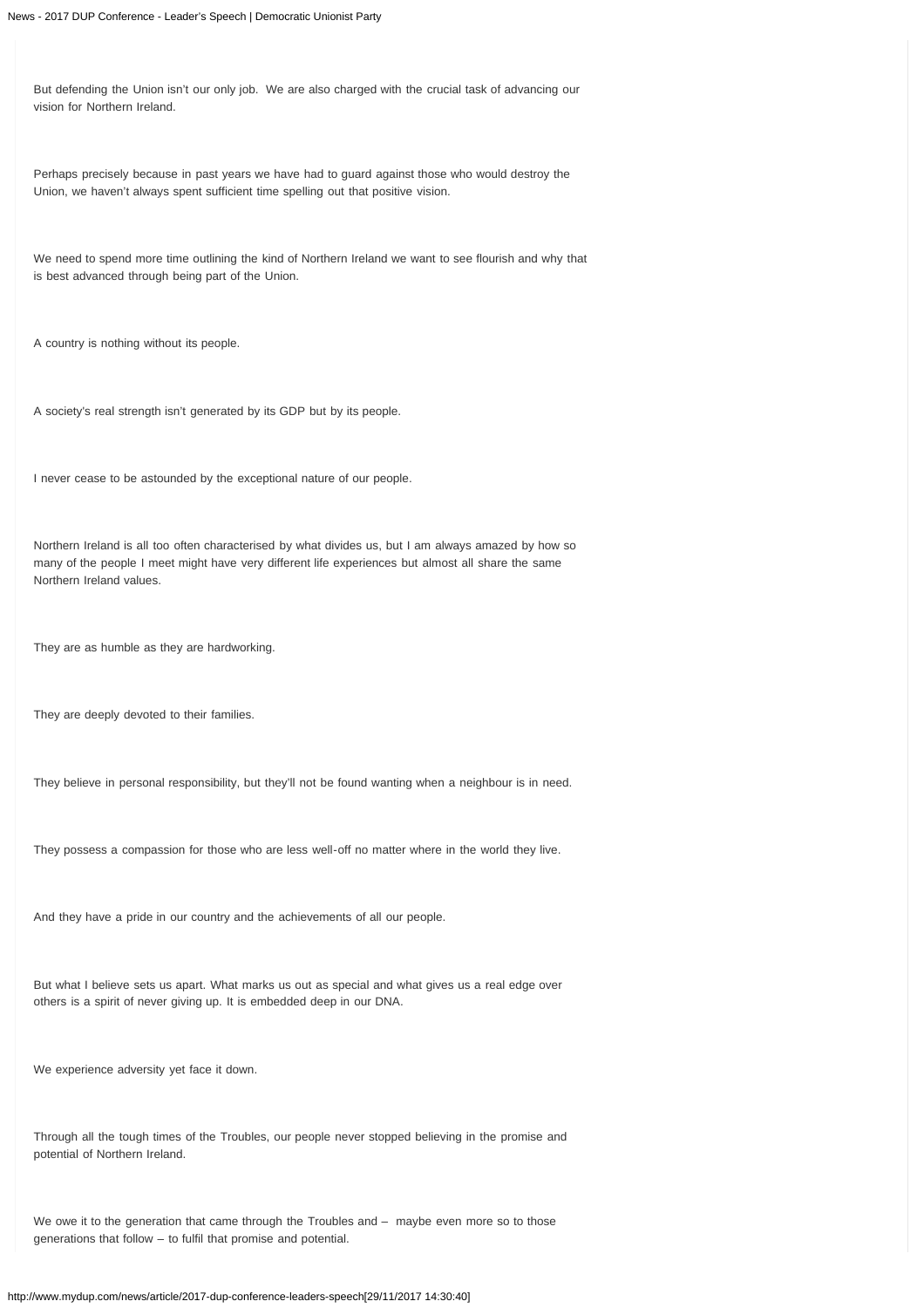Northern Ireland people want their children and their grandchildren to do better than them, to realise their dreams and to enjoy life in ways that were maybe denied to them.

Everywhere I go I see a real sense of ambition.

That same sense of aspiring to be all that you can be was ingrained in me from an early age. My mother and father instilled in me a belief that the only barrier to becoming whatever I wanted to be was myself.

That desire to inspire the next generation is as strong today as it was when I was growing up.

It is exactly that desire to not only ensure that Northern Ireland is a better place to live than it was when I was growing up but that we bestow to the next generation a Northern Ireland where they can get a job, afford a home, raise a family and live out their lives to the full, that is at the core of this Party.

And that is why we are the people's Party.

The Party that puts people first.

The Party that prioritises attracting jobs and investment and improving our health services and our schools and our housing and our infrastructure so that all of our people can live better lives.

We are the Party for people trying – but finding it difficult – to get a foot on the property ladder for the first time.

For young families who find the cost of childcare a barrier to work.

For the pensioner who has worked hard all their life and just wants a retirement free from worry about who will look after them and how it'll be paid for.

For the small business owner who finds their ability to grow and create more jobs stifled by unnecessary bureaucracy and red tape.

They are the people we serve.

They are the people that motivate me to keep moving forward.

In everything we do. In everything we say. And in everything we try to achieve as a Party. We must be the Party for the people.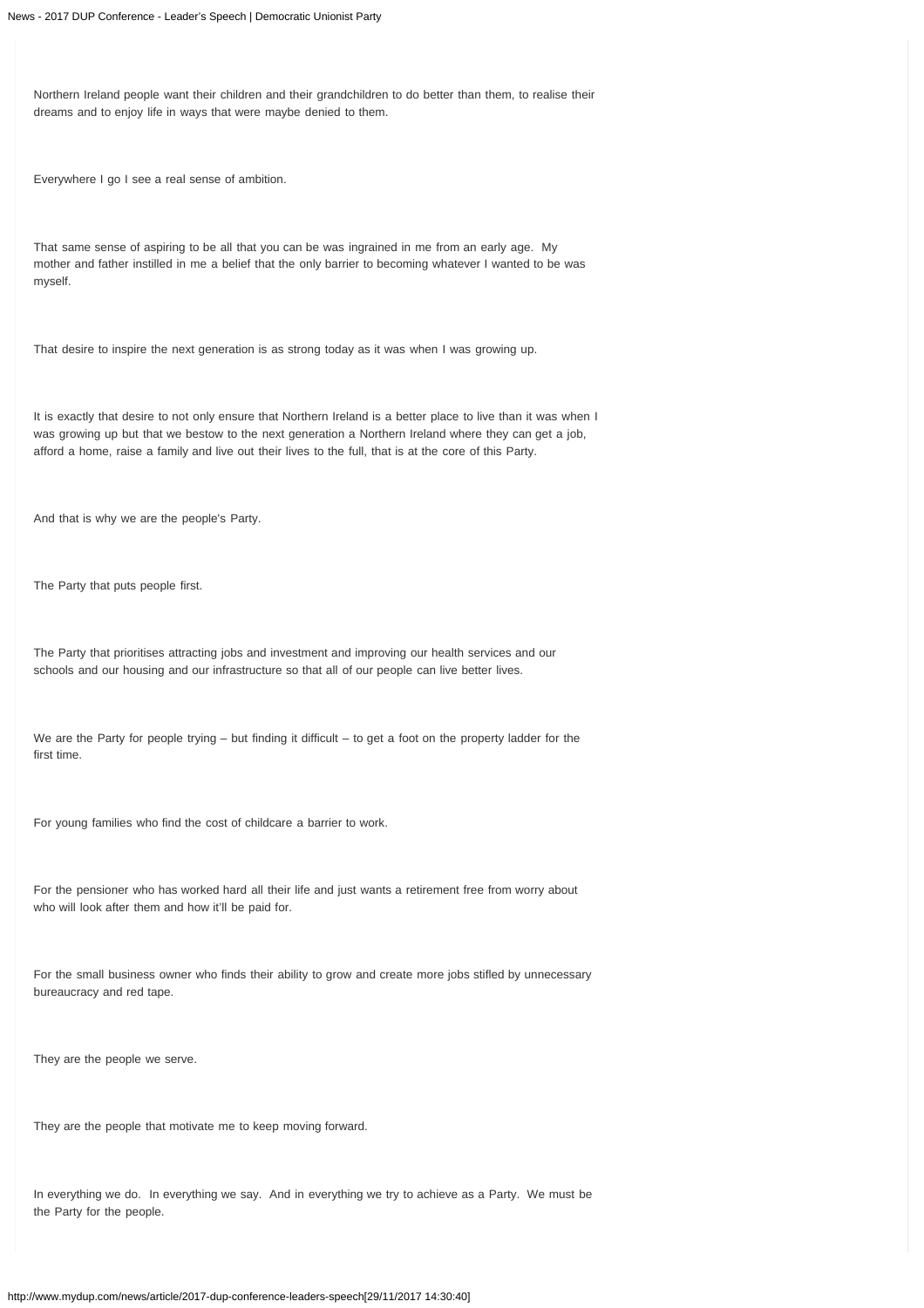Most people don't want or expect their government to do everything but what they do demand is that their government puts the taxes they pay to good use and delivers the sort of services they, their families and their community need to enjoy a good life.

Government's only job is to serve the people. It is there to protect people, provide the vulnerable with a safety net and act when and where markets fail to serve the people properly.

Our mission is to do all that we can to make life a little easier for people who get up early in the morning, get their kids to school, go and do a hard day's work.

Our mission is absolutely about affirming our British identity. Upholding the constitutional status of Northern Ireland as an integral part of the United Kingdom.

But our mission is also about ensuring that people all across the UK can have a good life too.

I want everyone in Northern Ireland regardless of whether they're unionists or nationalists or don't consider themselves to be either, to enjoy a good quality of life and to be able to pass on to the next generation a better Northern Ireland filled with opportunities for all.

It's popular to bash Stormont and to criticise devolution. To say it has delivered nothing.

But the truth is that during devolved government – while far from perfect – there were record levels of inward investment, scores of new schools built, miles of new roads constructed and hundreds of millions more spent on health.

While we have more influence than ever before at Westminster we also want to see our local institutions functioning and delivering for the people of Northern Ireland.

Making our mission a reality is best achieved by getting the Assembly and the Executive back doing what the people elected us to do.

That is why we would have re-established the Executive 8 months ago without any pre-conditions. We would have got the government going again while dealing with issues of language and culture in parallel, but such a pragmatic approach was rejected by the 'heavy' brigade in Sinn Fein.

That shouldn't surprise us.

.

Let's not forget how Sinn Fein stopped the Executive from meeting for almost a year over policing and justice.

Or how they allowed over £150 million to be lost as they delayed the implementation of welfare reforms that, in the end, they largely agreed to.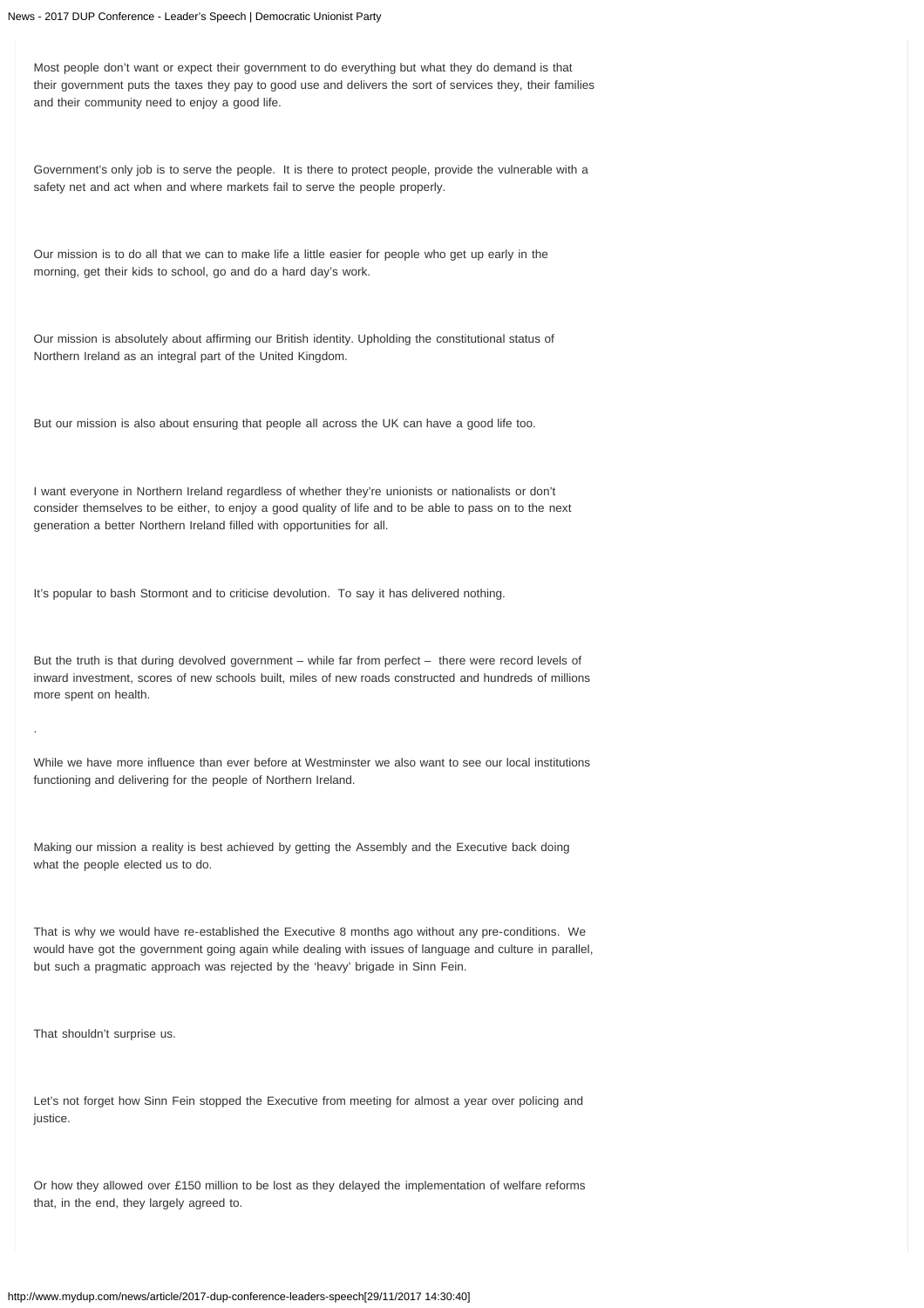They walked away from office earlier this year knowing what that would mean for public services and the hurt and harm it would cause hardworking people.

They protest against health cuts yet held that very portfolio in the last Executive where they would have been able to do more good than complaining at public meetings.

They moan about what they call "Tory austerity" yet their Finance Minister failed to bring in a Budget leaving it to a Conservative Secretary of State to legislate for our Budget at Westminster.

They complain about Brexit all the while refusing to form an Executive or take their seats in Parliament.

They go to their conference and glory in the murder of the IRA.

Today conference my thoughts are with the victims of Enniskillen, Kingsmills and La Mon and the many thousands of innocent victims who have conducted themselves with such dignity over the decades.

Yet when you listen to Sinn Fein they blame everyone else.

It's time Sinn Fein got serious.

Our team has been working hard over the last few months in the talks process. Some progress was made but that can only be built upon if all sides are genuinely serious about obtaining a deal that is balanced.

This party will conclude a balanced deal but we will not be party to a one-sided arrangement that rewards intransigent behaviour.

Northern Ireland needs a government and we cannot continue without Ministers. Time is short and those in Sinn Fein blocking the restoration of local decision making need to decide whether they want to do business with us or have direct rule ministers in place.

I still believe that devolution is the best way to govern Northern Ireland but to do that in a way that delivers for all of our people we need serious partners in government.

One key element of the talks that is critical is that if any new Executive is to be restored it must be on a sustainable basis and all parties who share that view must insist on that being the case.

I said back in the summer that this Party was prepared to legislate for the Irish language in the context of legislating for the plurality of cultures that exist in Northern Ireland.

The Irish language is spoken and enjoyed by thousands of people in all parts of Northern Ireland. It does no damage to our unionism or the Union we cherish.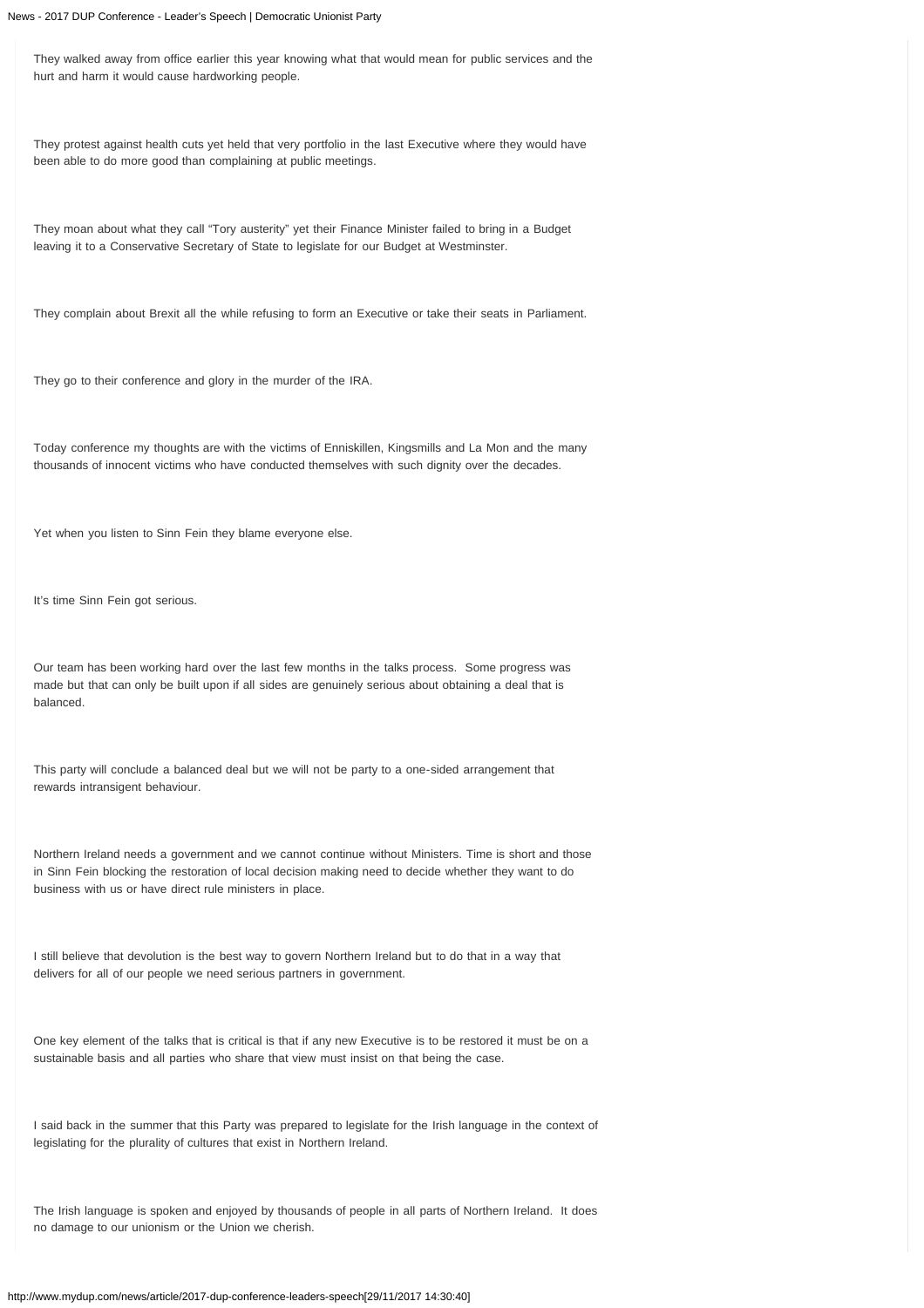I respect the Irish language and those who speak it. However, respect isn't a one-way street. Respect works both ways.

It is time that Sinn Fein started to respect our British culture. For too long they have shown nothing but disdain and disrespect for the national flag, the Royal Family, the Armed Forces, British symbols, the constitutional reality and the very name of this country.

So we are up for respect. And we're up for rights.

.

Republicans like to lecture us about rights. They're fond of rights now. They weren't so concerned about that most fundamental of rights – the right to life – during the Troubles.

We are for rights. We respect rights. What we oppose is using the cloak of rights as a Trojan horse designed to break unionists.

I know that our politics can be tough. Brutal even. But I am passionate in my belief that politics has to be about making a difference in the lives of every single one of our citizens.

Back in the Spring, I visited Our Lady's Grammar School in Newry. I came away with two things. A greater understanding of the genuine passion and love that many have for the Irish language and a beautiful gift of a framed picture. The picture was inscribed with the words "Together we are strong".

Those words really registered with me. If we are to generate the opportunities for the pupils at Our Lady's and all the other schools across Northern Ireland to fulfil their potential then we have a far, far better chance if we are moving forward together.

I'm very fond of the work of C. S. Lewis – one of our greatest sons – and I want to conclude with one his quotes.

He once wrote, "You can't go back and change the beginning, but you can start where you are and change the ending".

C. S. Lewis was right. We cannot go backwards and undo what has been done. We cannot start again from somewhere different. We have to deal with things the way they are.

But that doesn't mean the end is already written.

We can shape a future for the next generation that is so much better than what we had to experience.

Build a Northern Ireland where everyone can live a good life.

Create a country where ambition and aspiration are encouraged, and opportunities exist to fulfil them.

I love this country. I want it to be the best that we all know it can be.

That is my vision.

That is our mission.